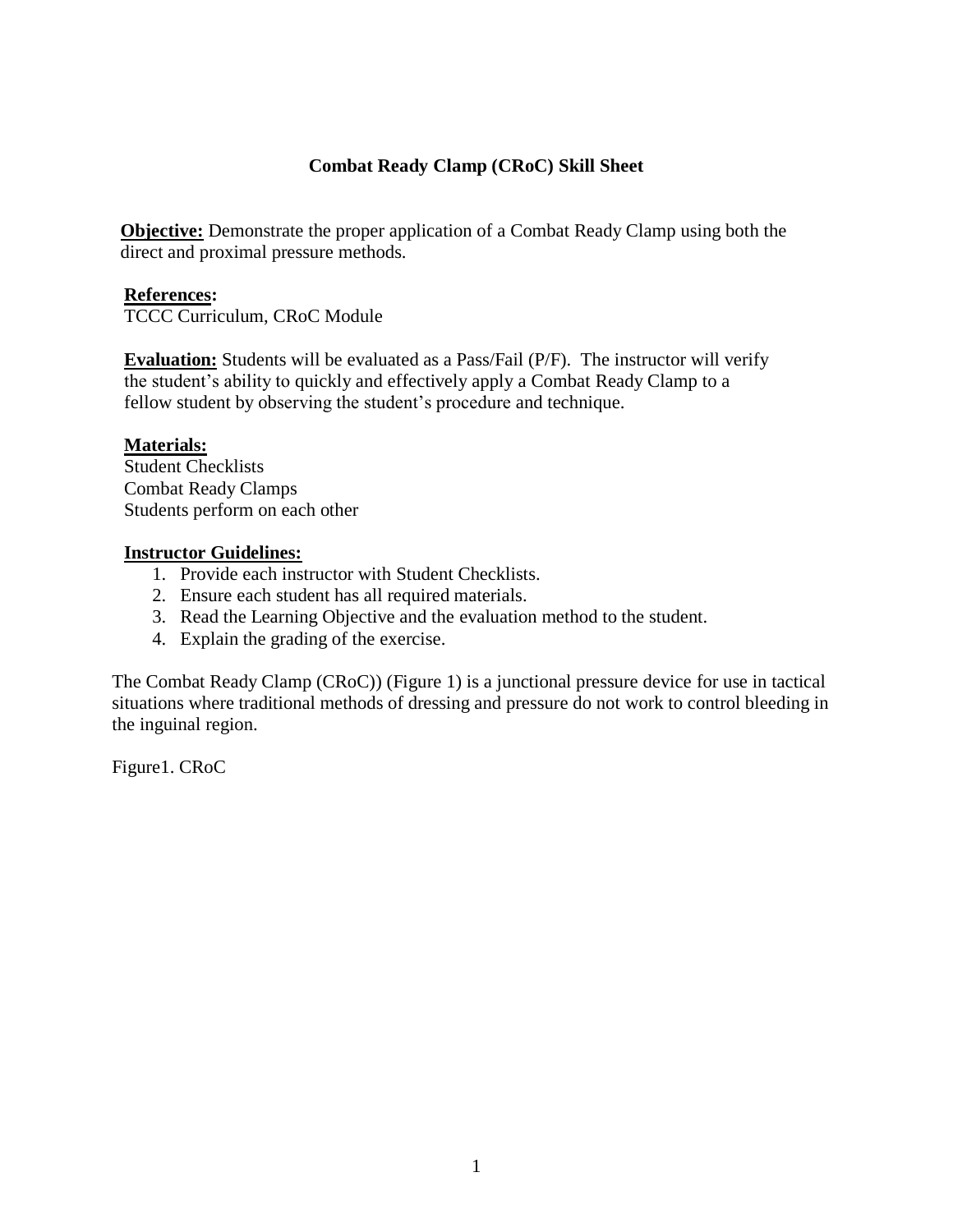

A trained provider can apply a CRoC quickly and easily. The CRoC is supplied disassembled in a compact case for minimum volume.



Applying the CRoC

1. Remove CRoC from its case.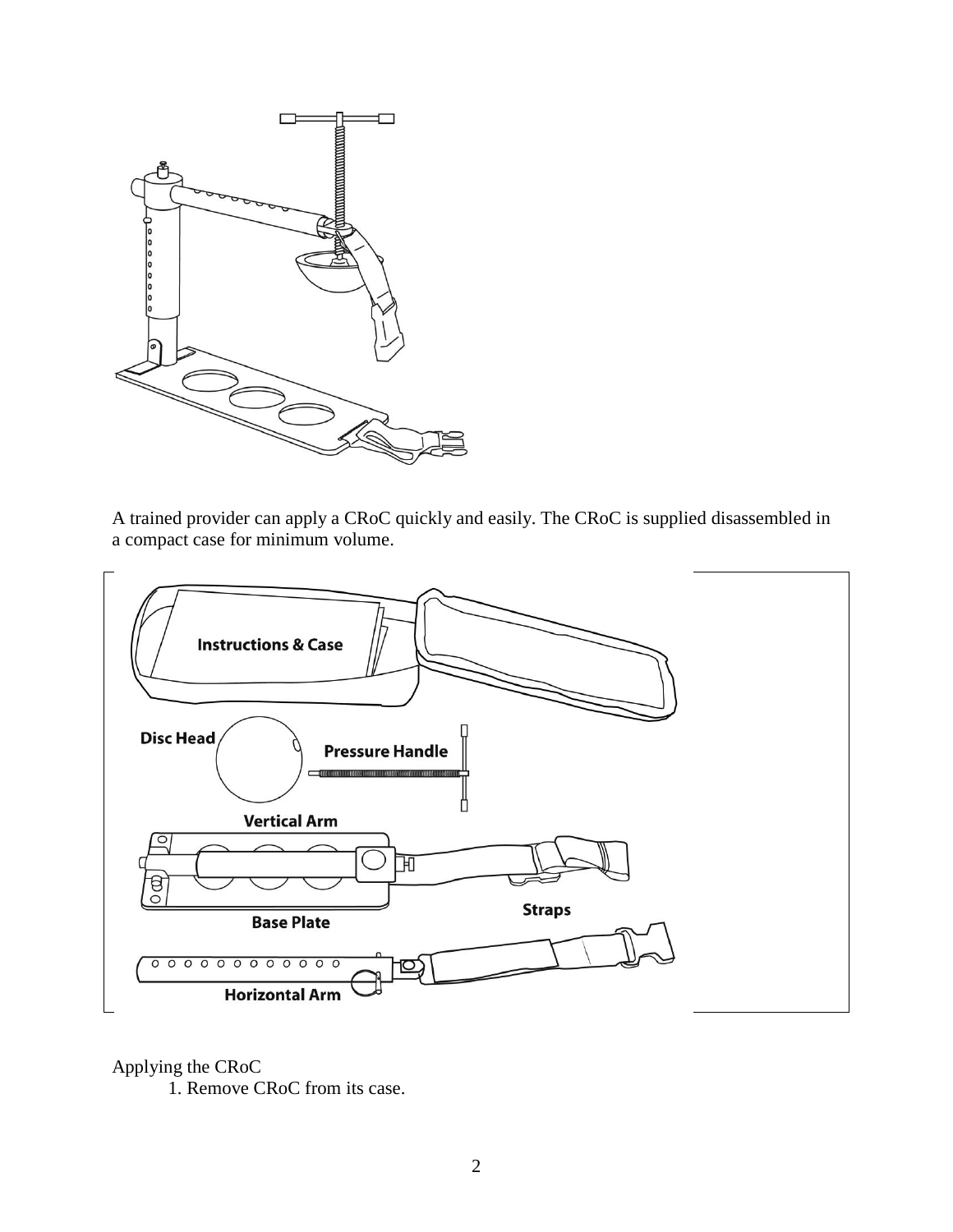- 2. Assemble CRoC (as shown in Figure 3)
	- a. Extend vertical arm up from base plate.
	- b. Lift the horizontal arm locking pin and insert horizontal arm
	- c. Insert pressure handle rod into horizontal arm head and rotate clockwise until pressure disc attachment tip is clear.
	- d. Attach the pressure disc to pressure handle rod
	- e. Depress the vertical arm locking pin and adjust the vertical arm to desired position (Note this will be depend on casualty size).



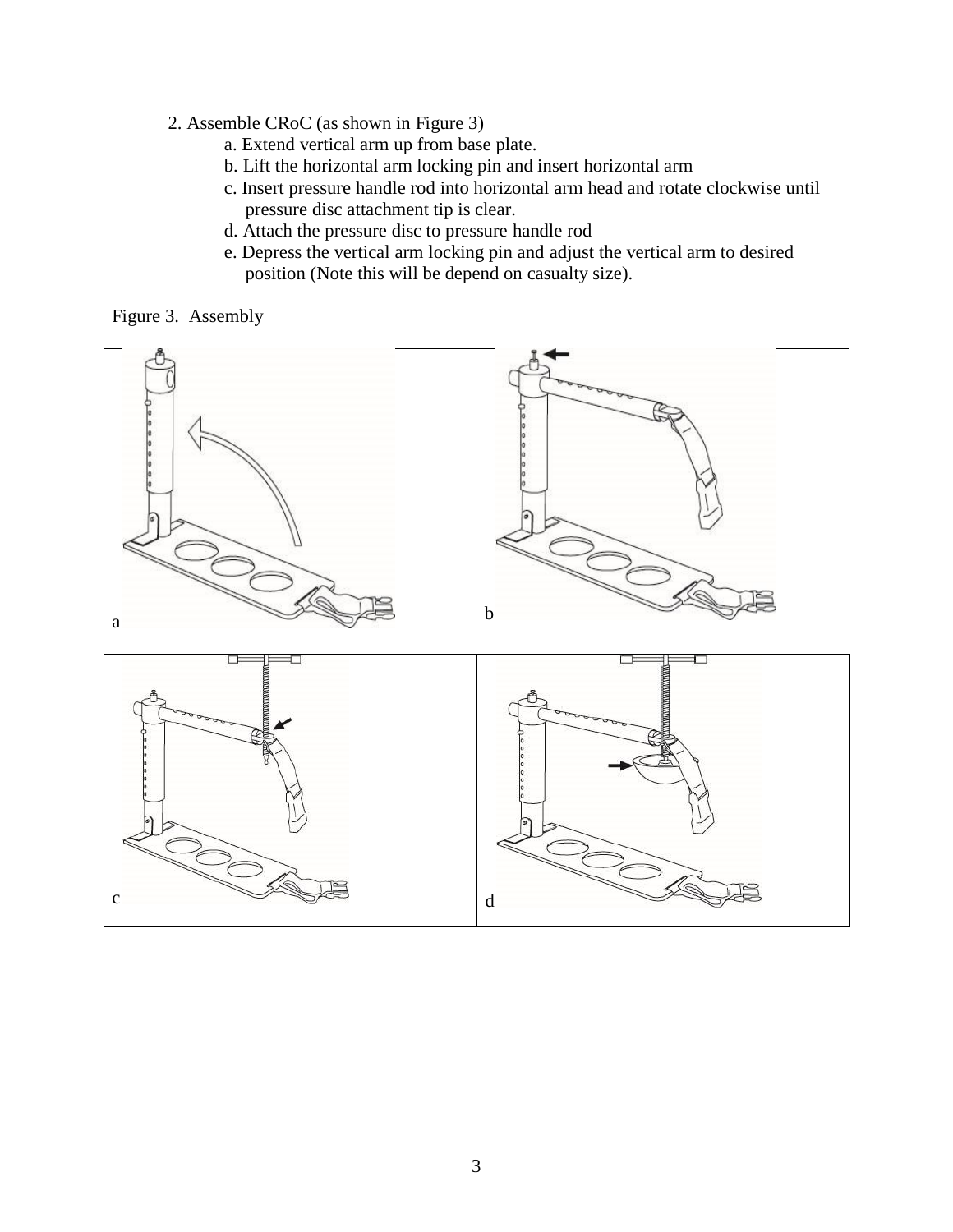

3. Applying the CRoC with the Direct Pressure Method (Figure 4) This method is used to control hemorrhage from a wound in the inguinal area that is not being controlled by traditional methods. The CRoC applies pressure directly over wound.

- a.Position the base plate under the casualty beneath the desired pressure point. Ensure the vertical arm is in contact with the casualty on wounded side in close proximity to wound location.
- b. Adjust the horizontal arm to position the pressure disc above the dressing on the wound. (The horizontal arm is adjusted by lifting the horizontal arm locking lever and sliding the arm to desired position and reengaging the pin.)
- c. Adjust the vertical arm downward to ensure the pressure disc is in contact with the dressing. (The vertical arm is adjusted by depressing the vertical locking pin and adjusting the arm downward and reengaging the pin.)
- d. Apply pressure to the dressing by rotating the pressure handle clockwise. Stop when the pressure disc is in firm contact with the mock casualty's skin. (Student will verbalize that on a real casualty, pressure would be applied until the bleeding stops.)
- e. Apply pressure until the bleeding stops.
- f. Attach the securing strap.
- g. Write the time of application on the CRoC's label and the TCCC Card.

Figure 4. Application – Direct Pressure Method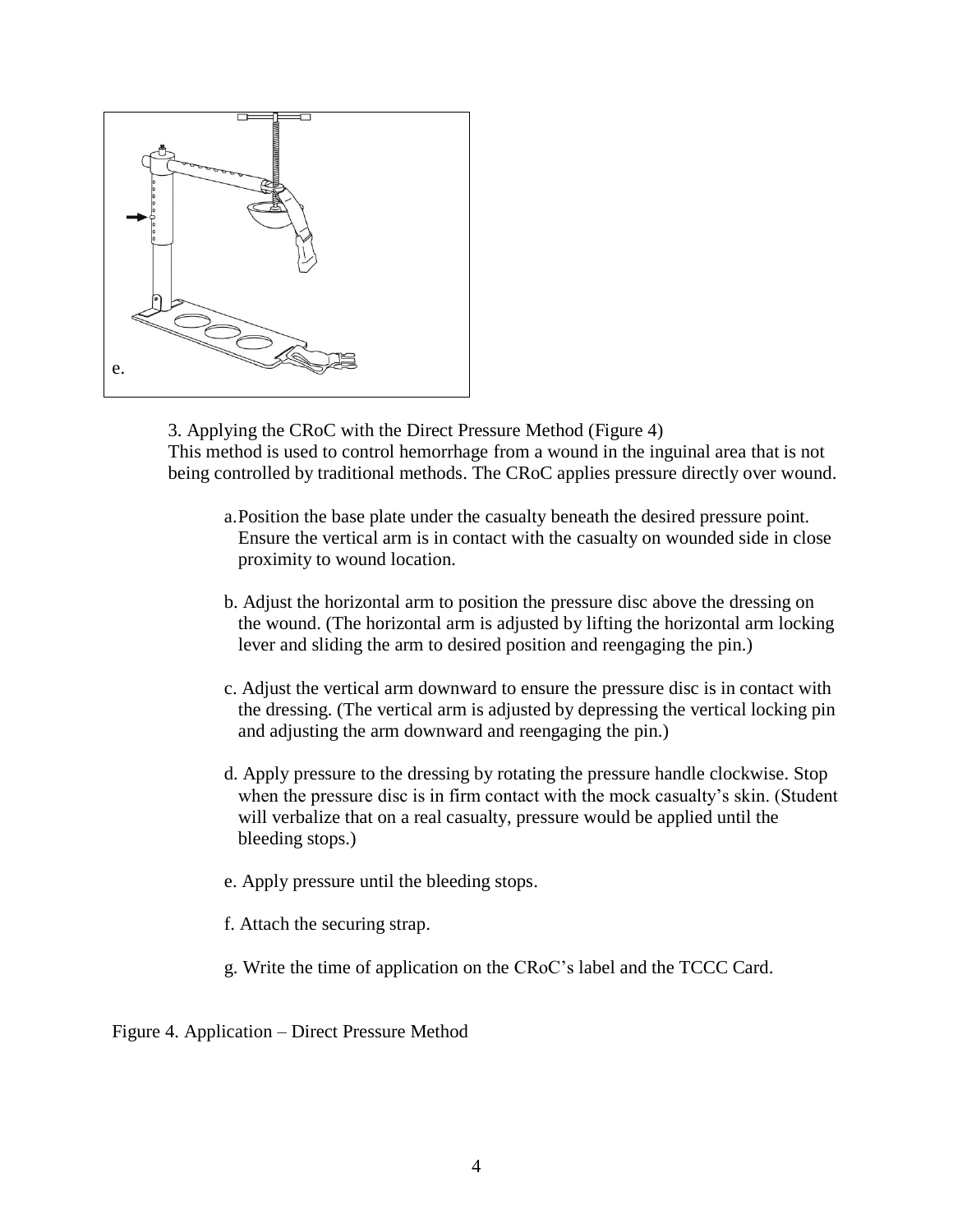

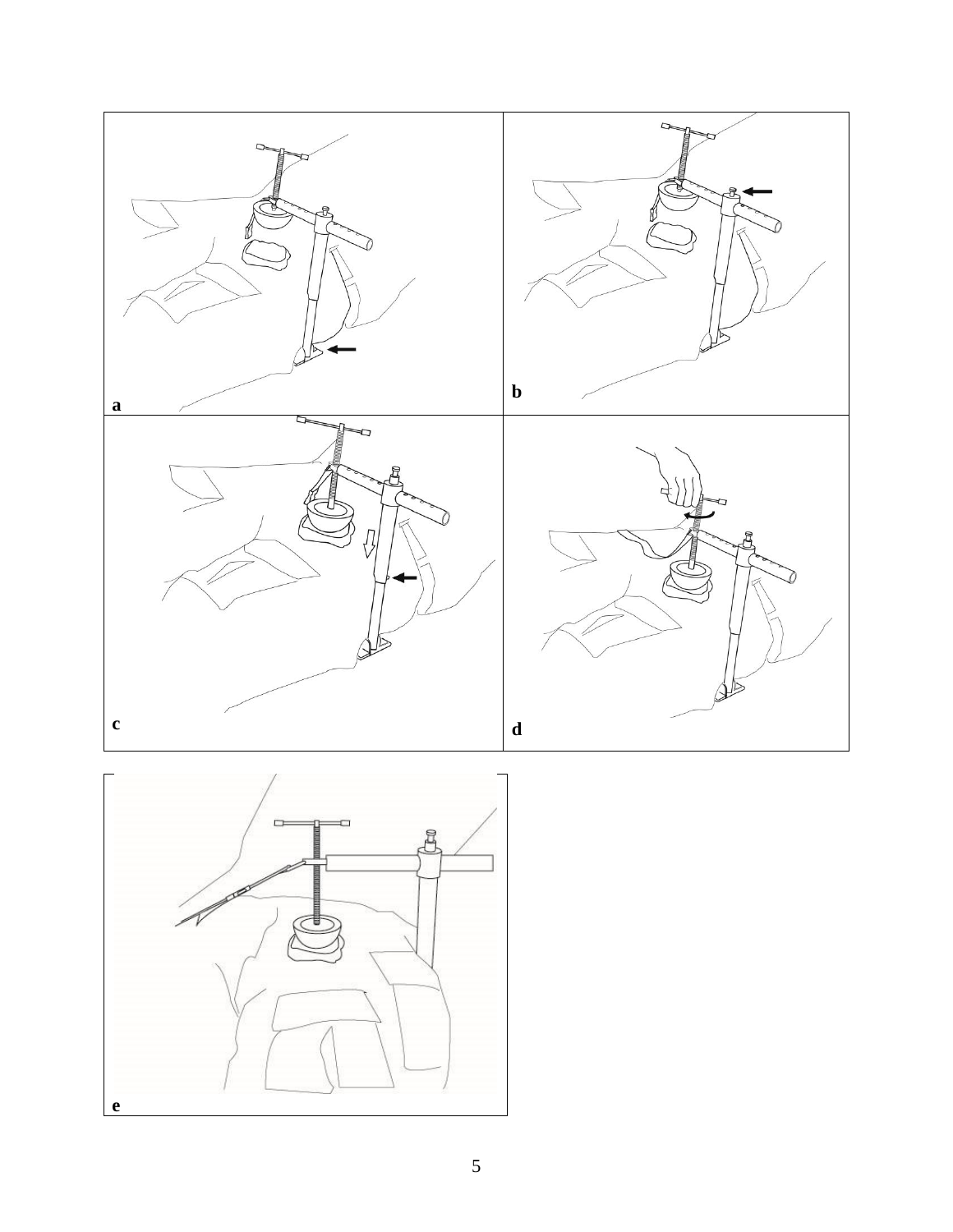- 4. Application Proximal Pressure Method
	- a. Position the base plate under the casualty beneath the desired pressure point at the inguinal ligament. Ensure the vertical arm is in contact with the casualty on wounded side in close proximity to wound location.
	- b. Adjust the horizontal arm to position the pressure disc above the desired pressure point (Figure 5).
	- c. Adjust the vertical arm downward to ensure the pressure disc is in contact with the skin at the desired pressure point.
	- d. Apply pressure by rotating the pressure handle clockwise. Stop when the pressure disc is in firm contact with the mock casualty's skin. (Student will verbalize that on a real casualty, pressure would be applied until the femoral pulse just distal to the pressure disc is no longer palpable, and the bleeding stops.)
	- e. Attach the securing strap.
	- f. Write the time of application on the CRoC's label and the TCCC Card.

Figure 5 – Finding the Desired Pressure Point, Proximal Pressure Method



- Locate the pubic tubercle.
- Locate the anterior superior iliac spine (ASIS).
- Between these points is the inguinal fold. Find the mid-point of the line halfway between these two landmarks.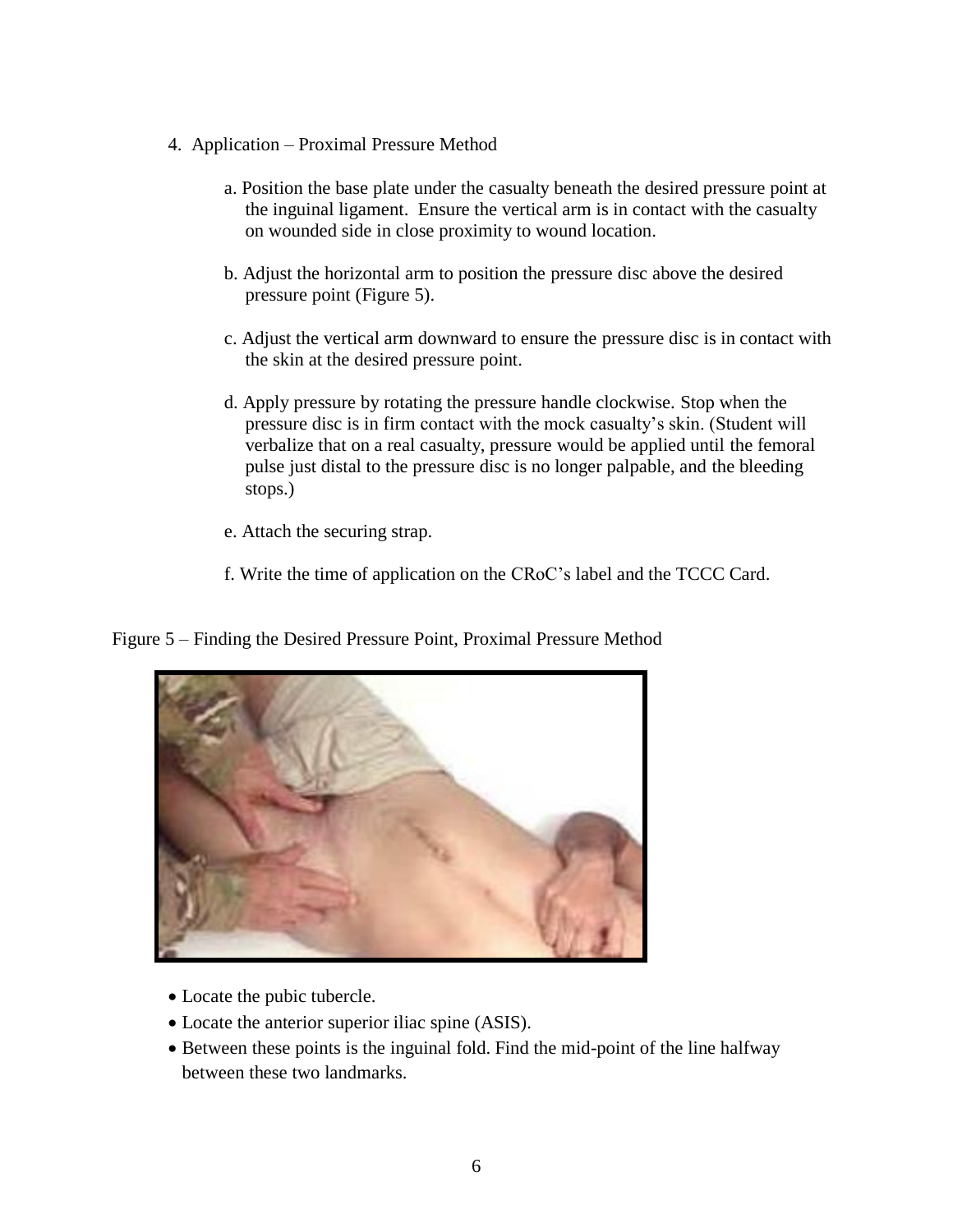- Locate the femoral pulse and place the pressure disc directly over it, just medial and distal to this midpoint (not on the inguinal ligament).
- 5. Positioning a Casualty on a Litter with the CRoC Applied

Care should be taken when moving the casualty in a tactical environment. The CRoC should be reassessed after each casualty movement.

- a. Roll the casualty onto the unaffected side.
- b. Position the litter beside the casualty.
- c. Roll casualty onto litter.
- d. Casualty can be transported on the unaffected side or place padding below casualty to elevate the affected side slightly as shown in Figure 6. Note: The CRoC could shift during transport if this step is not performed.
- e. Reassess the casualty.

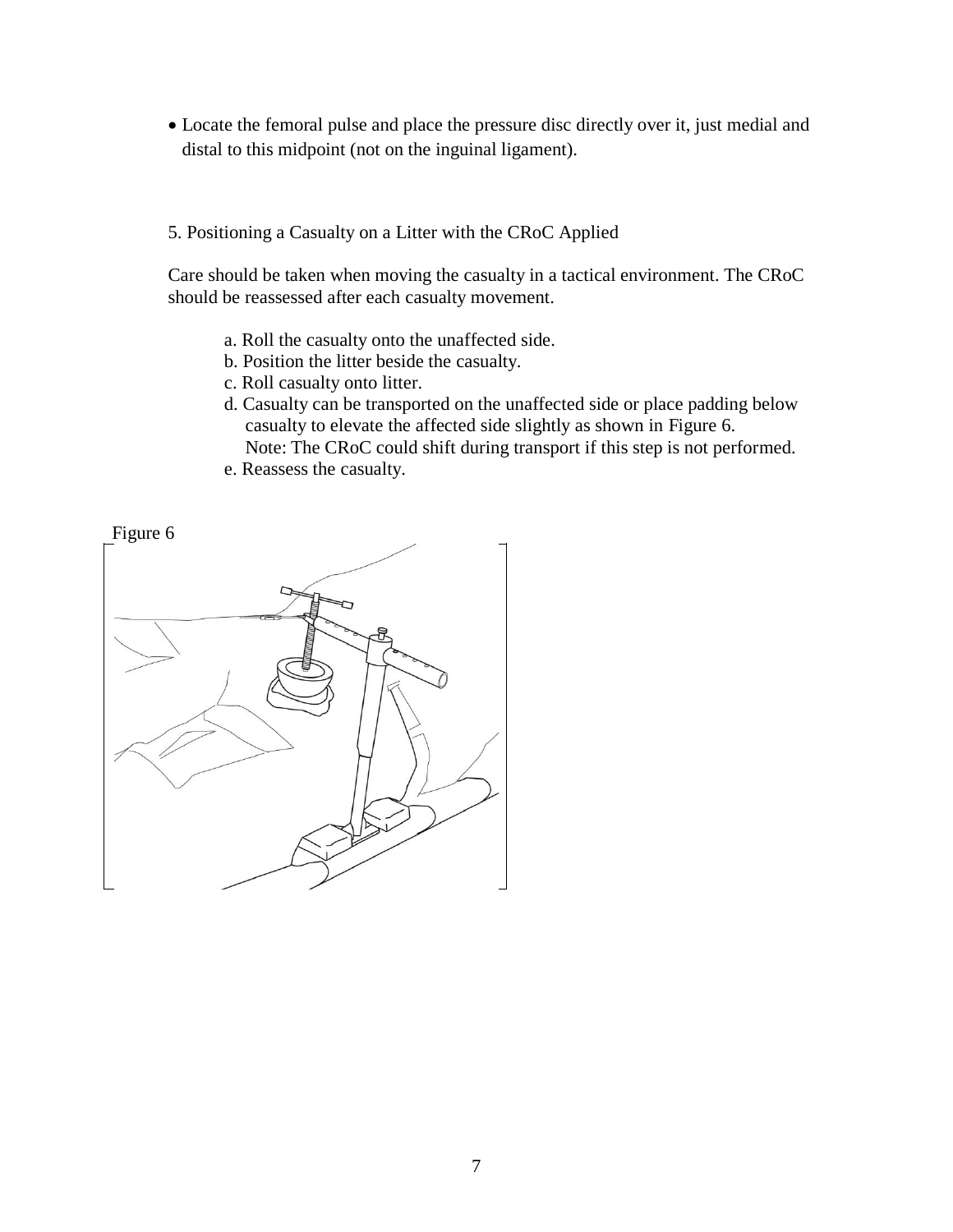# **Student Checklist Control Bleeding Using a Combat Application Tourniquet**

| <b>Task</b>                                                                                                                                                      | <b>Completed</b> |       |       |
|------------------------------------------------------------------------------------------------------------------------------------------------------------------|------------------|-------|-------|
|                                                                                                                                                                  | 1st              | 2nd   | 3rd   |
| Removed the CRoC from its case and assembled it correctly.                                                                                                       | P / F            | P / F | P / F |
| For the direct pressure method, applied the CRoC directly over<br>the wound dressing.                                                                            | P / F            | P / F | P / F |
| For the proximal method, applied the CRoC directly over the<br>femoral pulse at the inguinal ligament.                                                           | P / F            | P / F | P / F |
| For the direct pressure method, applied pressure by turning the<br>pressure handle clockwise until the disc head was in firm<br>contact with the wound dressing. | P / F            | P / F | P / F |
| For the proximal method, applied pressure by turning the<br>pressure handle clockwise until the femoral pulse just distal to<br>the pressure disc disappeared.   | P / F            | P / F | P / F |
| Attached the securing strap.                                                                                                                                     | P / F            | P / F | P / F |
| Verbalized recording the time of application on the CRoC's<br>label and the TCCC Card.                                                                           | P / F            | P / F | P / F |
| Correctly moved the casualty with the CRoC applied onto a<br>litter.                                                                                             | P/F              | P/F   | P/F   |
| Correctly positioned the casualty on the litter and/or correctly<br>inserted padding to protect the CRoC during transport.                                       | P/F              | P/F   | P/F   |

# **Critical Criteria:**

\_\_\_\_\_ Did not correctly position the CRoC for the method used.

- \_\_\_\_\_ Did not verbalize applying sufficient pressure.
- \_\_\_\_\_ Did not secure the CRoC properly for litter movement.